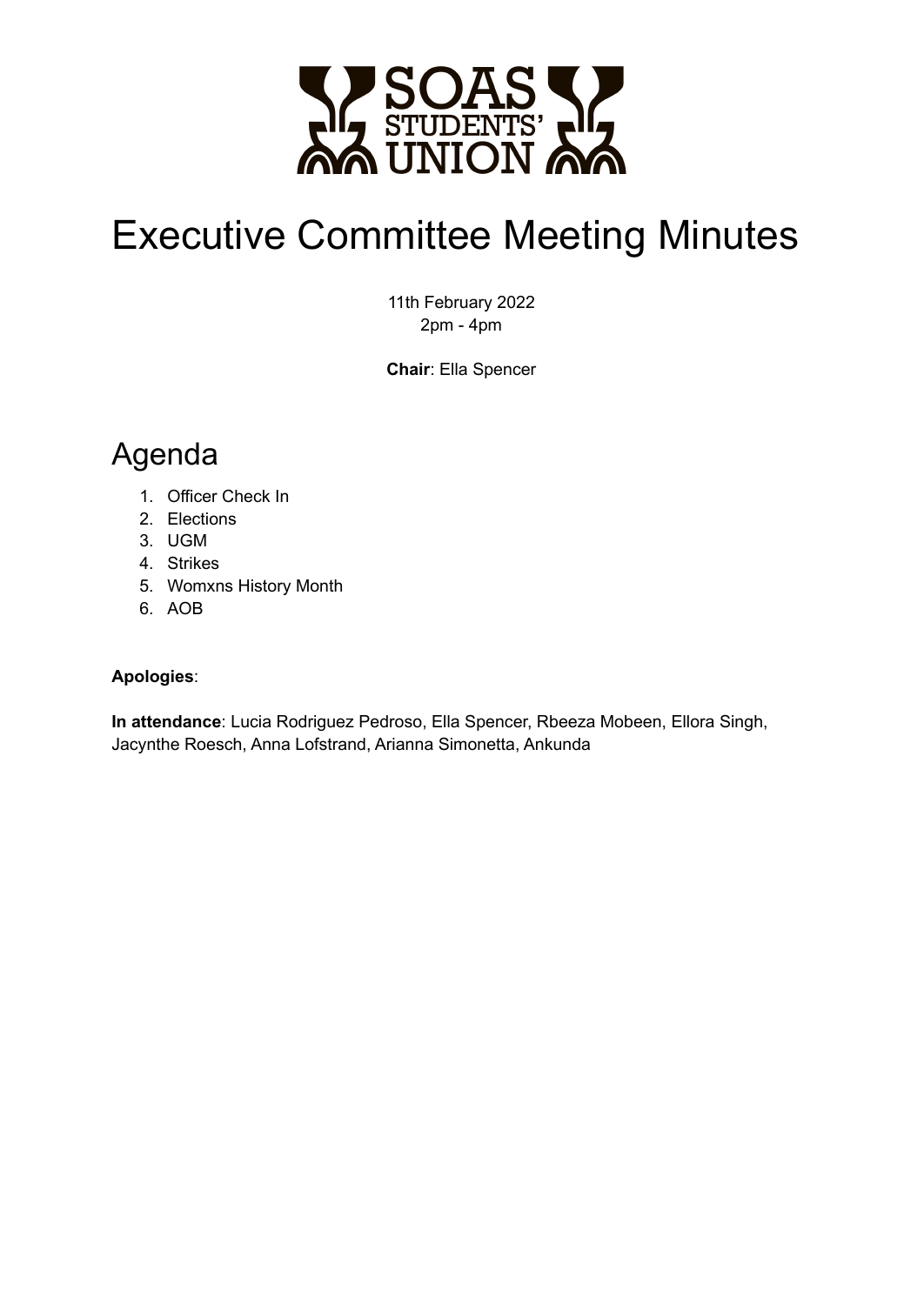## 1. Officer Check In

**Ellora**: I've been organising events with Fem Soc that will be coming up

**Hisham**: I've been starting work on a number of projects I've been hoping to get started - will update more when there's more to say. One project is Art Through Liberation; initially started by Roza last year this series looks at the ways in which art offers possibilities for liberation and thinking differently. There are 5 workshops in the series, the first starting after Reading Week. More information is on the SU Instagram and the workshops are open to all students.

**Arianna**: Had our first part-time students meet up recently which went well and more people joined the part-time students group. Looking to host a mindfulness workshop soon, and I'm hoping to do something for Womxns History Month. I've also been circulating information about strikes to part-time students and they've raised concerns back to me (to be raised later in this meeting).

**Jacynthe**: I've been working with Jack to organise activities for Green Week - lots of societies are keen to get involved.

**Anna**: Had first mature student social recently which went really well.

**Rbeeza**: Running a book fayre / trade soon!

**Lucia**: I've been attending lots of committees (academic board, TELSOC, SEOC); wanted to update you all that exams have been decided by SOAS - they'll be 24 hour open book exams with an expectation you'll take 2-3 hours to complete. Students with SIPs will get 12 extra hours. We also had our UGM yesterday but we had to postpone due to low attendance and not even all of the proposers attending. I'll also be presenting a presentation to you all soon about decision making in the union, feeding in work by myself, Jack and Lucia.

**Ella**: I've been dealing with a lot of student complaints this week. I'm excited about the strikes next week. We had a good meeting between J4W and senior management and it looks like we're making progress with getting their demands met. I've also been working on the sanctuary scholarship with SOAS. There were 7 'fully funded' places available although the money given doesn't cover the amount needed for rent. SOAS reduced the number of places this year from 7 to 2, so I've been working to restore the scholarship back to 7 places and to increase the amount of money given from £6k to £12k and it looks like SOAS will be doing this!

**Ankunda**: Not feeling great about recent SOASkMeOut posts related to me.

#### 2. Elections

**Ella**: Elections are open right now until 7th March for all SU Sabbatical Officers, SU Executive Officers, and NUS delegates.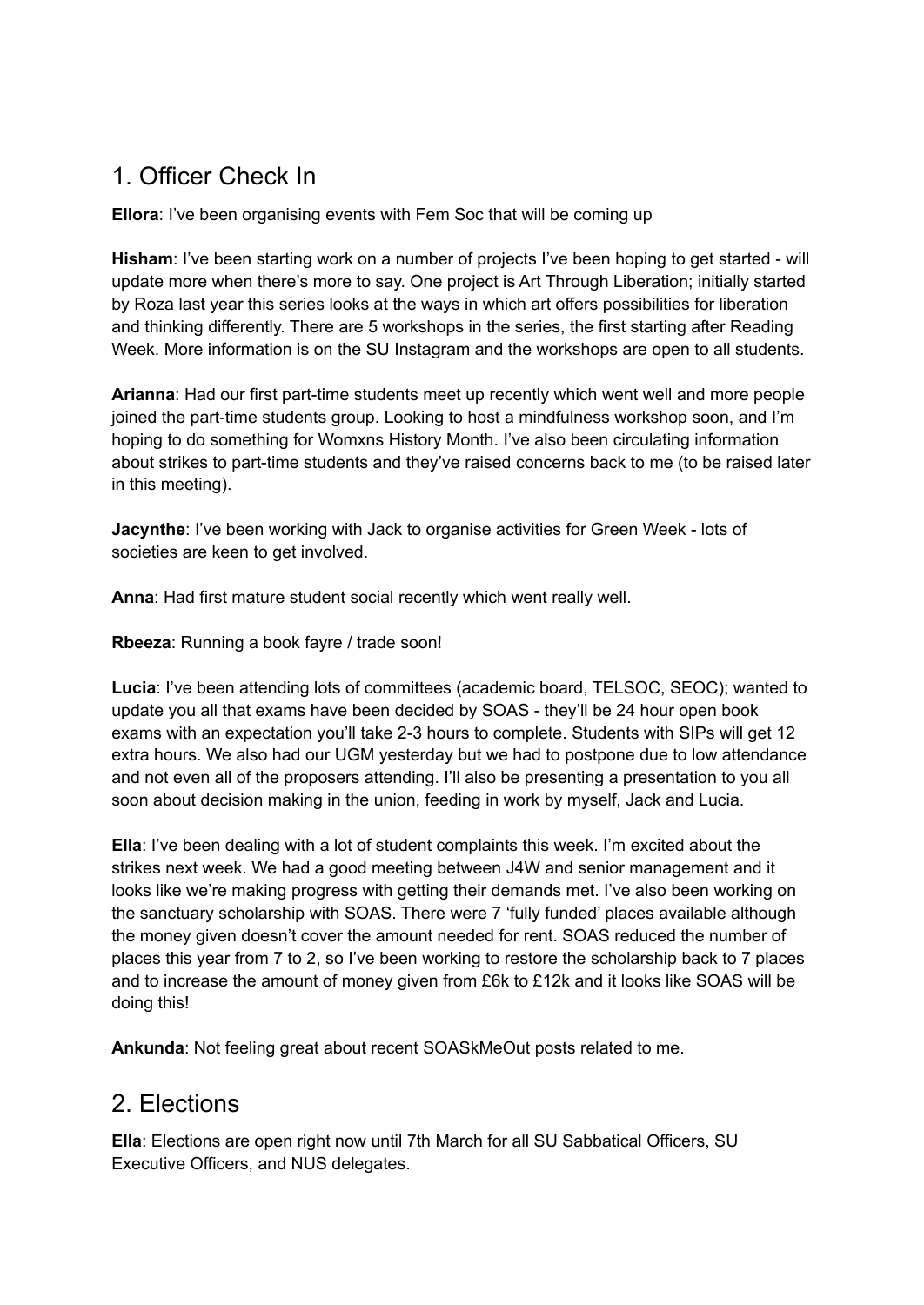**Lucia**: This is our biggest number of positions available in an election so we need you all to help advertise these elections! After nominations close there's 1 week of campaigning followed by 1 week of voting, with winners being announced on Friday 18th March. If you're going to be on campus we'll have posters to give out / put up around campus so please stop by and pick some up.

#### 3. UGM

**Ella**: We were meant to have a UGM yesterday but not enough people showed up so it's been postponed.

**Lucia**: We've contacted all proposers to ask when they're available next and we'll organise for as soon as possible when everyone is available.

**Ella**: For our next UGM we need to collectively put in more energy to ensuring people attend! We were also hoping to have an open Q+A with the SU at the end of the UGM if there's time, also presenting the work done on student decision making to students. We've spoken about doing a townhall to do this, with a provisional date of March 25th.

**Lucia**: It would be good for Exec to turn up to the townhall as students may have questions for you. This also feeds into our work on decision making as we're looking to expand the number of spaces we have for students to feed into the decision making of the union. Please let me know if you have any ideas about what you think we could do, and it will make more sense after the presentation.

#### 4. Strikes

**Ella**: Strikes start next week (Reading Week; 8am - 1pm). There will be an in person picket and online events. We may not be on the picket every day as we'll be going to visit the Goldsmiths picket and GOSH picket. We've also created an online Strikes webpage for students to learn more - it's got everything you need to know about the strikes such as an FAQs, a list of alternative study spaces, a space for students to share concerns, the teach out schedule, a template email to send to management, information on the NUS Walkout, etc. Does anyone have any questions about the strikes or any concerns from students you'd like to raise?

**Arianna**: Some exams have been postponed because of the strikes. Some part-time students have asked if they can postpone their exams until July/August?

**Lucia**: Unfortunately not as those exams have to happen in term 2 due to quality assurance around the number credits you're awarded each term.

**Arianna**: Regarding the year of absence, students have asked if they can stop paying fees and start paying again after their year of absence has finished.